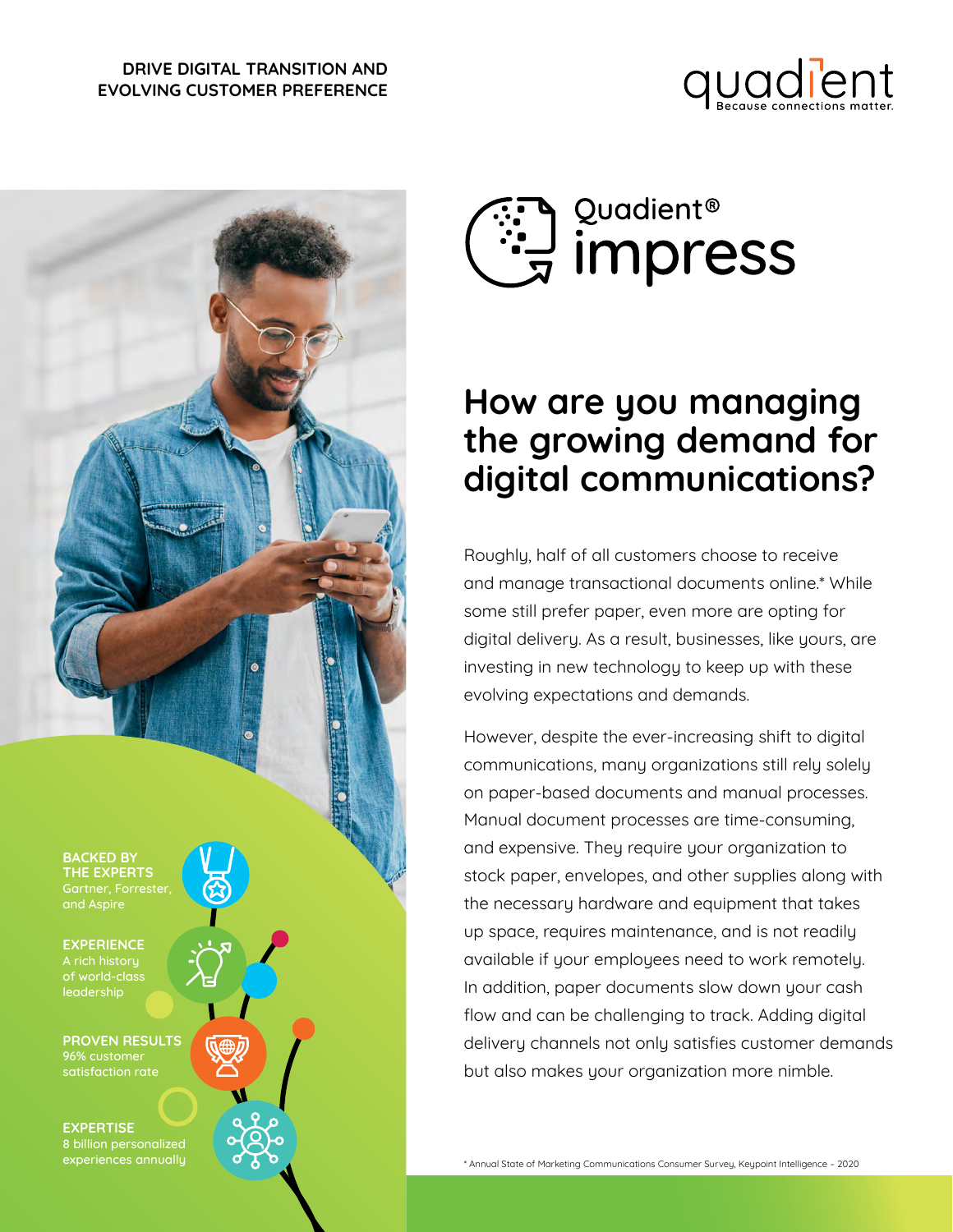**"Businesses understand that (customers) are more informed and empowered than ever before, and their preferences are constantly changing."** 

**— Keypoint Intelligence, Drivers of Change in Customer Communications, November 2021**





**QUADIENT IMPRESS GIVES YOU THE AGILITY TO PREPARE AND PROCESS COMMUNICATIONS QUICKLY AND EFFICIENTLY WHILE OFFERING YOU THE FLEXIBILITY TO SEND OUTBOUND DOCUMENTS VIA MULTIPLE CHANNELS.** 

So how do you manage differing preferences when some customers want paper, some want digital, and some want both? Quadient Impress makes it easy for you and your customers to migrate to your or their channels of choice.

### **AUTOMATE AND ACTIVATE DIGITAL DELIVERY**

Quadient Impress automates outbound customer documents through a singular cloud-based platform. Impress streamlines document workflows enabling you to deliver business-critical communications however your customers prefer, whether it be print or digital channels or a combination of both.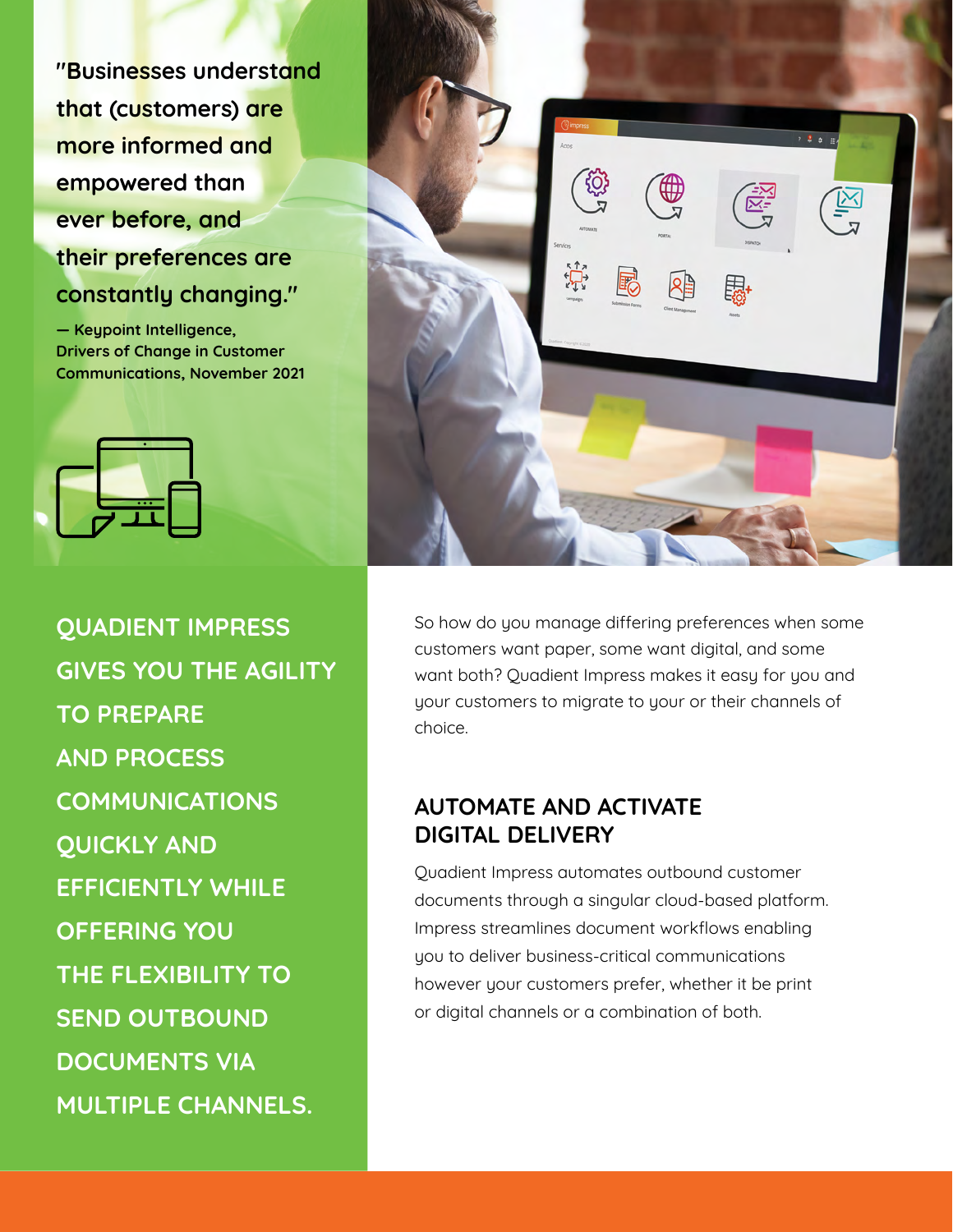58% of companies surveyed in the US and Western Europe have changed how their company sends customer communications in the last two years.

**— Keypoint Intelligence, Drivers of Change in Customer Communications, November 2021**

| -<br>Concessions   Apr   111   12<br>Postal Mail College<br>$\boldsymbol{\kappa}$<br><b>Blackwood</b><br>bgs status sectionnel<br>Sapt. 0<br>putant king by the Great Settate and Northwest Infant at<br>Associate of the OW-<br>$\scriptstyle\rm s$<br><b>Walleng</b><br><b>Cash carried</b><br>ш | $7 - 1$<br>$\begin{array}{l} \bullet \text{ whenever } \quad \mathbb{R} \text{ is a finite.} \end{array}$<br><b>V=</b><br>Car Insurance<br>Doese inspirace coverage<br>that's right for you!<br><b>Impress Portal account activation</b>                                          |  |
|----------------------------------------------------------------------------------------------------------------------------------------------------------------------------------------------------------------------------------------------------------------------------------------------------|-----------------------------------------------------------------------------------------------------------------------------------------------------------------------------------------------------------------------------------------------------------------------------------|--|
| <b>Send to and the F</b><br>Lystill<br>the property of the<br>$\sim$<br><b>B</b> Interpretable<br>$-4$<br>rates<br>$-4$<br>gase 0<br>note<br><b>SAMPLE</b><br>$\boldsymbol{\mu}$<br><b>Q. Longbarn</b><br>$\Box$<br>$-1000$<br>o.<br><b>Card</b><br>$\sim$<br>P. Landing Spanishers                | You have been invited to join the Hodge Production UK respress Portul. To access<br>the portal simply stain the QR code or vise the URL Lok below. Enter your Client ID<br>group groungsed.<br>Class D. 00002<br>Portal link: borge://bodge.prik.guadient-impress.uk/uSamyWolgsOp |  |
| <b>MAY</b>                                                                                                                                                                                                                                                                                         |                                                                                                                                                                                                                                                                                   |  |
|                                                                                                                                                                                                                                                                                                    |                                                                                                                                                                                                                                                                                   |  |



#### **ENABLE PREFERENCE SELECTION**

Invite customers to select their preferred channels including tracked email, SMS text or a dedicated, secure, branded portal. Customers may also choose to receive paper communications and make changes to their preferences at any time.



#### **BOOST CUSTOMER ENGAGEMENT**

Build a richer relationship with your customers with targeted and personalized messaging. Portal customers gain secure access to current and historical documents and can view them at any time which reduces the time and cost associated with customer service calls.

#### **STORE AND MANAGE PREFERENCES FOR FUTURE MAILINGS**



Once customers select their preferred channel, Impress stores their delivery preferences. Saved preferences accelerate preparation and processing time for future mailings.

### **GOOD FOR CUSTOMERS. GOOD FOR YOU.**

In short, Quadient Impress delivers significant value across your business benefitting both you and your customers.

**Agility –** Upload and deliver communications faster while ensuring each customer receives the right document. Reallocate employee time gained to focus on what matters most.

**Flexibility –** SaaS platform allows you and your employees to access Impress with just an internet connection so you can process and send documents from anywhere.

**Visibility –** Whether your documents are systemgenerated or processed from your desktop, you achieve complete tracking and visibility through a single intuitive dashboard in real-time.